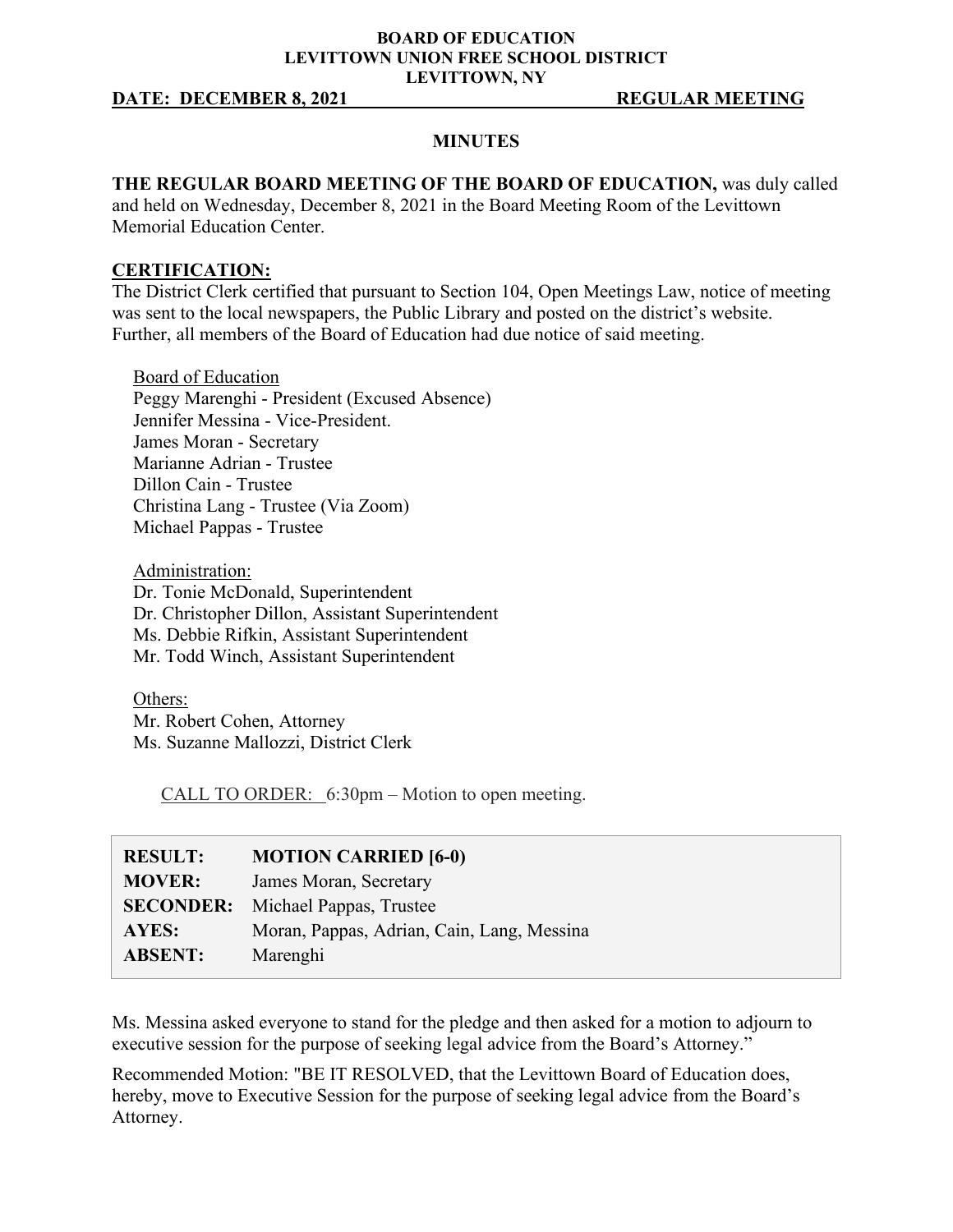| <b>RESULT:</b> | <b>MOTION CARRIED [6-0)</b>                |
|----------------|--------------------------------------------|
| <b>MOVER:</b>  | Marianne Adrian, Trustee                   |
|                | <b>SECONDER:</b> Dillon Cain, Trustee      |
| AYES:          | Moran, Pappas, Adrian, Cain, Lang, Messina |
| <b>ABSENT:</b> | Marenghi                                   |

# **I. RECONVENE TO PUBLIC SESSION**

A. Pledge of Allegiance / III. B. Moment of Silence

Ms. Messina, Vice President, reconvened the meeting and asked everyone to stand for the Pledge of Allegiance. She also asked to observe a moment of silence for those serving our Country at home and abroad. Dr. McDonald noted that the District was notified today that former Northside Principal, Lorraine Haviken passed away and asked that she be remembered at this meeting.

| <b>RESULT:</b> | <b>MOTION CARRIED [6-0)</b>                |
|----------------|--------------------------------------------|
| <b>MOVER:</b>  | Michael Pappas, Trustee                    |
|                | <b>SECONDER:</b> Dillon Cain, Trustee      |
| AYES:          | Moran, Pappas, Adrian, Cain, Lang, Messina |
| <b>ABSENT:</b> | Marenghi                                   |

# II. REPORTS

### A. Student Presentations

i. MacArthur High School Wind Ensemble - Auditorium - Begins at 7:10 PM Board of Education and Central Office invited everyone to the Auditorium to enjoy the beautiful music provided by the MacArthur HS Wind Ensemble

**ii.** Fall Scholar Athletes - Auditorium The Board of Education and Central Office honored students from Division and MacArthur High Schools. The Board of Ed, Central Office, Mr. Sean Smith (Division AD) and Mr. J. Keith Snyder (MacArthur AD) and Principals John Coscia (Division) and Joseph Sheehan (MacArthur) presented each student with a certificate for their various designation, (All County, All Conference, Scholar Athletes, All County Honorable Mentions, Unsung Hero, and nominations for All Long Island and All State).

The meeting reconvened in the Board room following these presentations.

# B. Recognition

# i. Art Display - Abbey Lane School

Ms. Messina asked all in attendance to admire the beautiful artwork around the room done by the students of Abbey Lane Elementary School.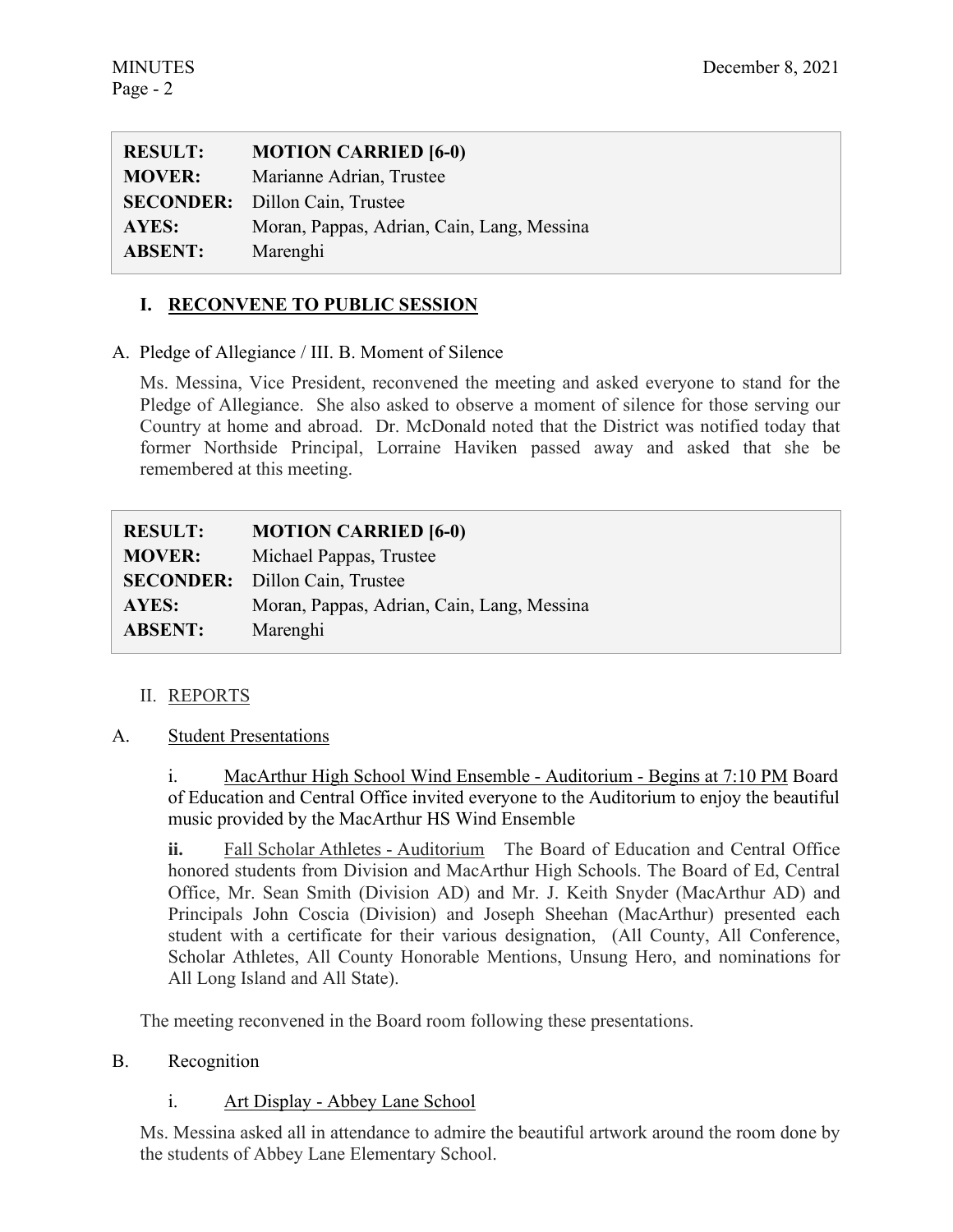# ii. 2021 Triple Impact Competitor Scholarship Winner

Mr. John Coscia acknowledged Simar Parmar, the 2021 Triple Impact Competitor Scholarship Winner: "Simar, a Senior Captain on the Division Avenue High School Varsity Soccer Team, was awarded the 2021 Triple Impact Competitor Scholarship which is only given to one senior student-athlete in New York State. Awarded by the Positive Coaching Alliance, student athletes shared how they are positively impacted by sports on three levels: personal mastery, leadership and honoring the game. As a result of her exemplary athletic service, Simar will receive a \$1,000 scholarship and was honored at a Virtual Scholarship Awards Ceremony on Nov. 17. Not only is Simar an exceptional athlete in Girls Soccer and Varsity Lacrosse, she's an outstanding person and student as well, which is why she was also named a National Merit Commended Scholar. While at Division Avenue High School she has earned the recognition of being named AP Scholar with distinction and earned an AP Capstone diploma by being enrolled, and excelling in 10 AP courses throughout high school while maintaining a GPA of over a 100. Throughout her high school career, the accolades have deservedly continued to roll in. In addition to the Triple Impact Competitor Scholarship, she also won the Judith Shapiro Parliamentary Award, medals in the New York State Regional Science Olympiads three times, was an All-Conference Soccer Player and a Scholar Athlete Award Winner".

# ii 2021 USA Lacrosse Homer R. Schwartz Leadership Award Honoree

Mike Nelson, a longtime volunteer with the Long Island Metropolitan Lacrosse Foundation (LIMLF), has been selected as the winner of the 2021 USA Lacrosse Homer R. Schwartz Leadership Award.

Todd Winch: "Mike has served in various leadership roles for the LIMLF for over a decade and has been an active member of the Long Island lacrosse community for over 30 years. In addition to his service with the LIMLF, he has been president of the Nassau County PAL Youth Lacrosse League since 2015, and been active in leadership with Shootout for Soldiers, the Greenport Lacrosse Festival, and the Levittown Tomahawks Lacrosse Club. Additionally, Nelson is founder and director of the Nassau County PAL Special Needs Lacrosse Program and the LIMLF Wheelchair Lacrosse Program. He has also served as a youth and high school coach on Long Island for almost 35 years. .Nelson's lifelong association with lacrosse began as a player at Sewanhaka High School, where he was an All-County goalie who helped lead his team to the 1981 Long Island Championship. He continued his playing career at Adelphi University and as a post-collegiate player with the North Hempstead Lacrosse Club. He started his coaching career as a varsity assistant at Sewanhaka in 1986. In recognition of his significant contributions to the sport, Nelson has been previously honored with the LIMLF's Harold 'Whitey' Henrickson Lifetime Achievement Award, the Nassau County Lacrosse Coaches Association Harvey Cohen Service Award, the Nassau County Lacrosse Officials Association James P. Condon Man of the Year Award, and the Nassau County Police Activity League Hero Honoree Award".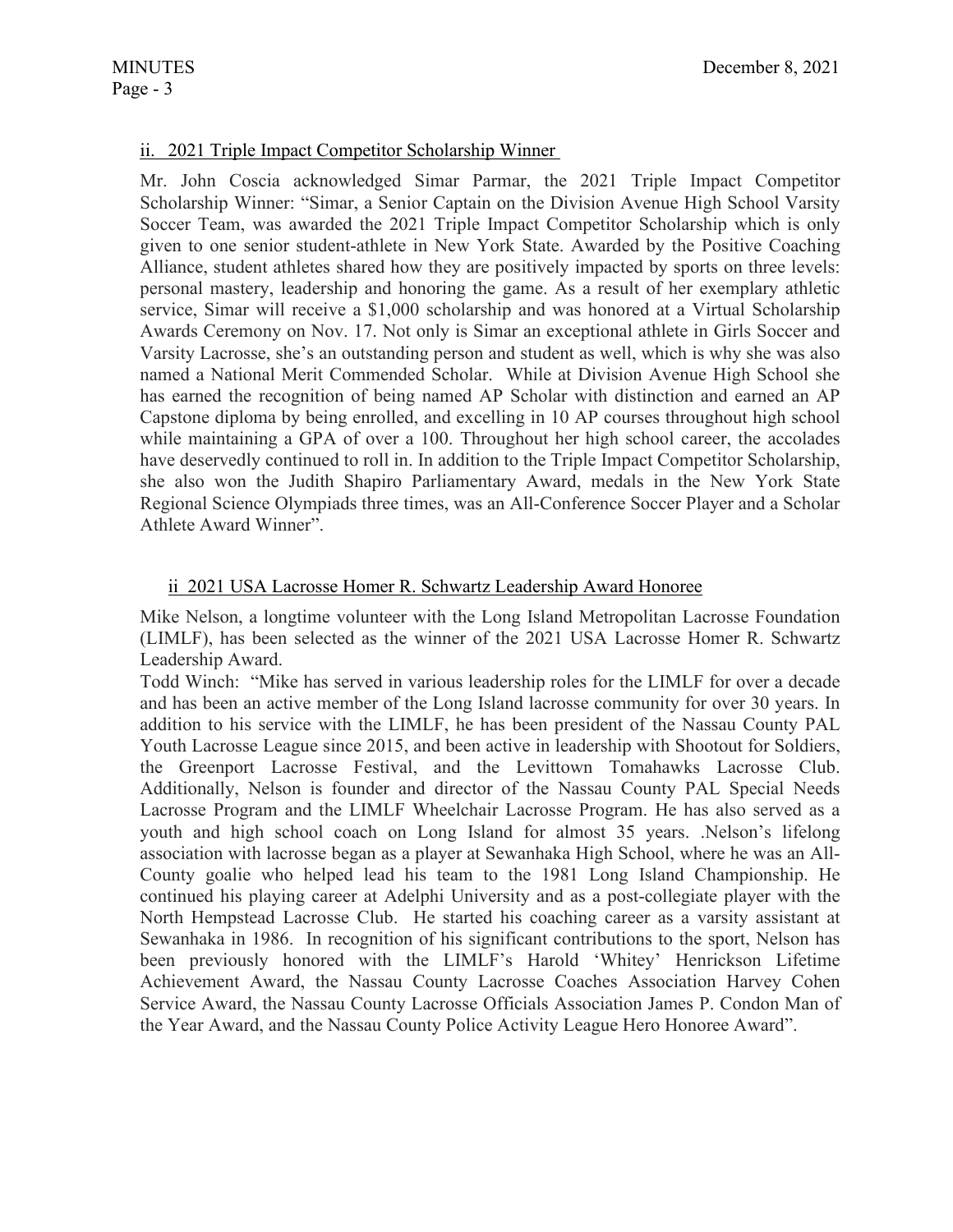# C. Superintendent

- 1. Comments and Reports NONE
- 2. Follow-up to Prior Public Be Heard Questions NONE
- 3. Follow-up to Board Questions NONE

# *D.* Board of Education

1. Comments and Reports:

"Since our last meeting, the Governor of NY, along with the NYS Department of Health renewed the mask mandate for 90 days and the NYS Supreme Court ruled against Massapequa and Locust Valley's lawsuit against the mask mandate. Mr. Pappas thanked the Nassau County Police Department who were in attendance for this meeting." – Ms. Messina

- 2. Correspondence NONE
- 3. Student Liaisons :

Chris Powers, Division Student Representative: Student Council organized a highly successful Thanksgiving food drive in November, providing meals to over 30 Division HS families with additional food donated to the Wisdom Lane Food Pantry. In the next few weeks, college onsite visits will provide Seniors opportunities to visit with representatives from Hofstra, NYIT, Adelphi, St. Joseph's, St. John's, Molloy, LIU Post & Mercy and meet the counselor night for sophomore and freshman students to prepare for graduation. Student achievements: Emily Leicht - Coca Cola semifinalist, Dragon Pioneer Award winners for 2021 are Amani Rodrigues & Emily Leicht. College letters of intent were signed for the following: Juliana Stanley (University of Richmond, Women's Lacrosse), Jordy Pasqueralli (Adelphi University, Softball), Michael Knapp (Molloy College, Baseball), Alyssa Weinberg (Fairfield University, Softball), and Maggie McCable (Eastern Michigan University, Women's Lacrosse). Congratulations to all.

Khalil Garrett, MacArthur Student Representation: a lot of exciting things going on in the past month, including drama productions of Murder in the HEIR, virtual parent-teacher conferences, and AP Bio students who attended the DNA Learning Center in Cold Spring Harbor. MacArthur administered LEADD (Levittown Educators Against Destructive Decisions) assemblies for 9th and 10th grade students. Thanks to Office John Groshans for his presentation on cyber safety and cyber bullying. Upcoming LEADD events include assemblies for 11th and 12grade students focusing on distracted driving. Congratulations to Science Research students Matthew LaSusa, Summer Looney and Erin Lung for their projected related to COVID-19 and New York Pause. MacArthur will celebrate the season by showing the annual winter concert in the auditorium on December 21. Good luck to all our Varsity & JV Winter Sports as they begin their season.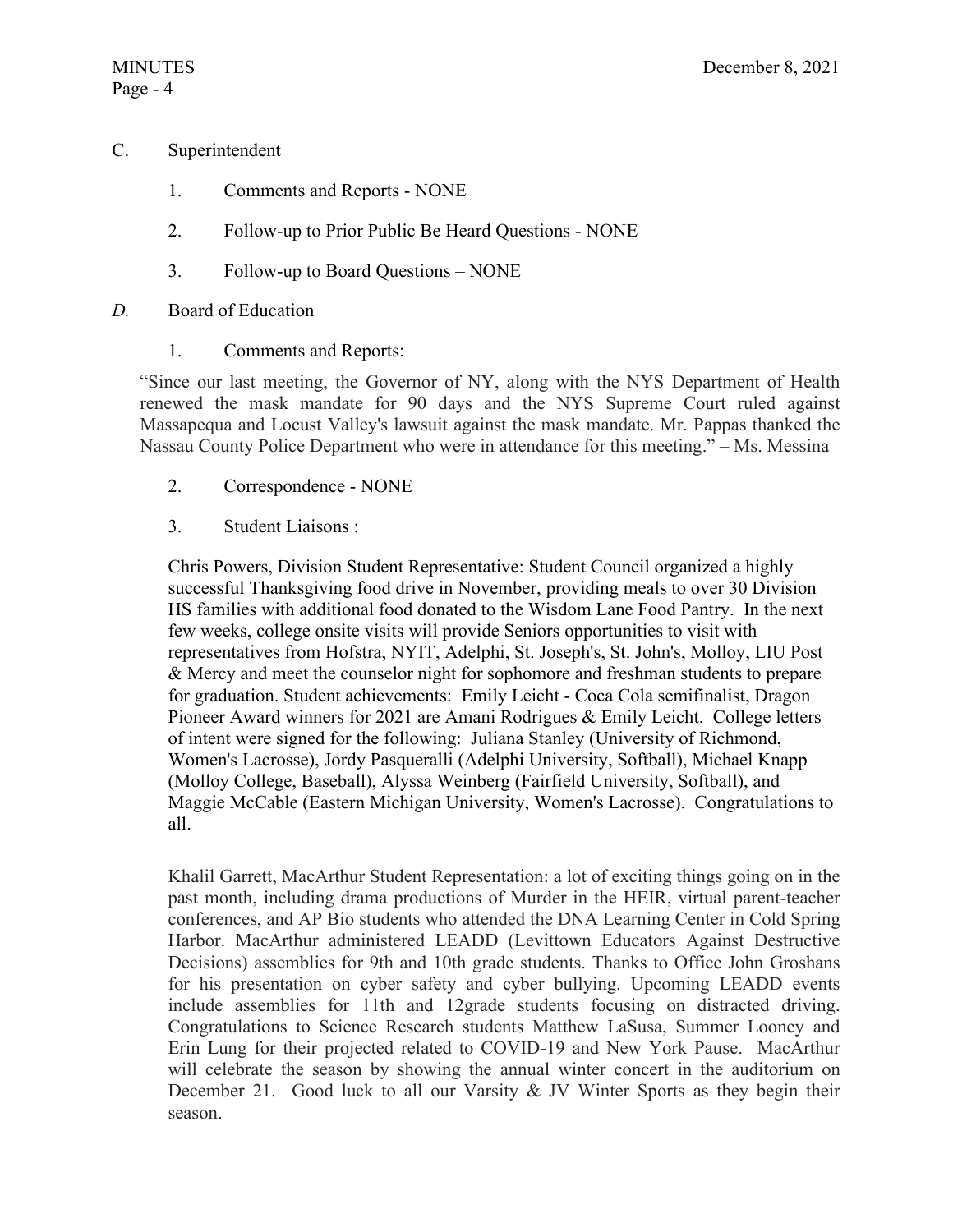# Page - 5

# III. PUBLIC BE HEARD: None

# IV. CONSENT AGENDA

### 1. Minutes - Approval of Minutes RESOLUTION #21-22-502

Recommended Motion: "Make the necessary corrections and move the approval of the minutes of the November 3 regular meeting and the November 17 audit committee meeting, planning session, and special meeting."

| <b>RESULT:</b>   | <b>MOTION CARRIED [6-0]</b>                |
|------------------|--------------------------------------------|
| <b>MOVER:</b>    | James Moran, Secretary                     |
| <b>SECONDER:</b> | Dillon Cain, Trustee                       |
| AYES:            | Moran, Pappas, Adrian, Cain, Lang, Messina |
| <b>ABSENT:</b>   | Marenghi                                   |

### 2. Warrants RESOLUTION #21-22-503

Recommended Motion: "WHEREAS, all claims, warrants and charges against the School District have been reviewed by the Claims Auditor and have been certified by the Claims Auditor for payment,

NOW, THEREFORE, BE IT RESOLVED, that the NOVEMBER 2021 report of the Claims Auditor be accepted."

| <b>RESULT:</b>   | <b>MOTION CARRIED [6-0)</b>                |
|------------------|--------------------------------------------|
| <b>MOVER:</b>    | James Moran, Secretary                     |
| <b>SECONDER:</b> | Dillon Cain, Trustee                       |
| AYES:            | Moran, Pappas, Adrian, Cain, Lang, Messina |
| ABSENT:          | Marenghi                                   |

### 3. Business Office Reports RESOLUTION #21-22-504

Recommended Motion: "RESOLVED, that the Levittown Board of Education does, hereby, accept the following reports from the Business Office:

- · Appropriation and Revenue Reports for the period 7/1/21 to 10/31/21
- Trial Balance Reports for the period  $7/1/21$  to  $10/31/21$  Treasurers Reports for the months ending October 2021
- · Claims Audit Report for October 2021
- · Credit card statement from Citibank for statement ending 10/22/21"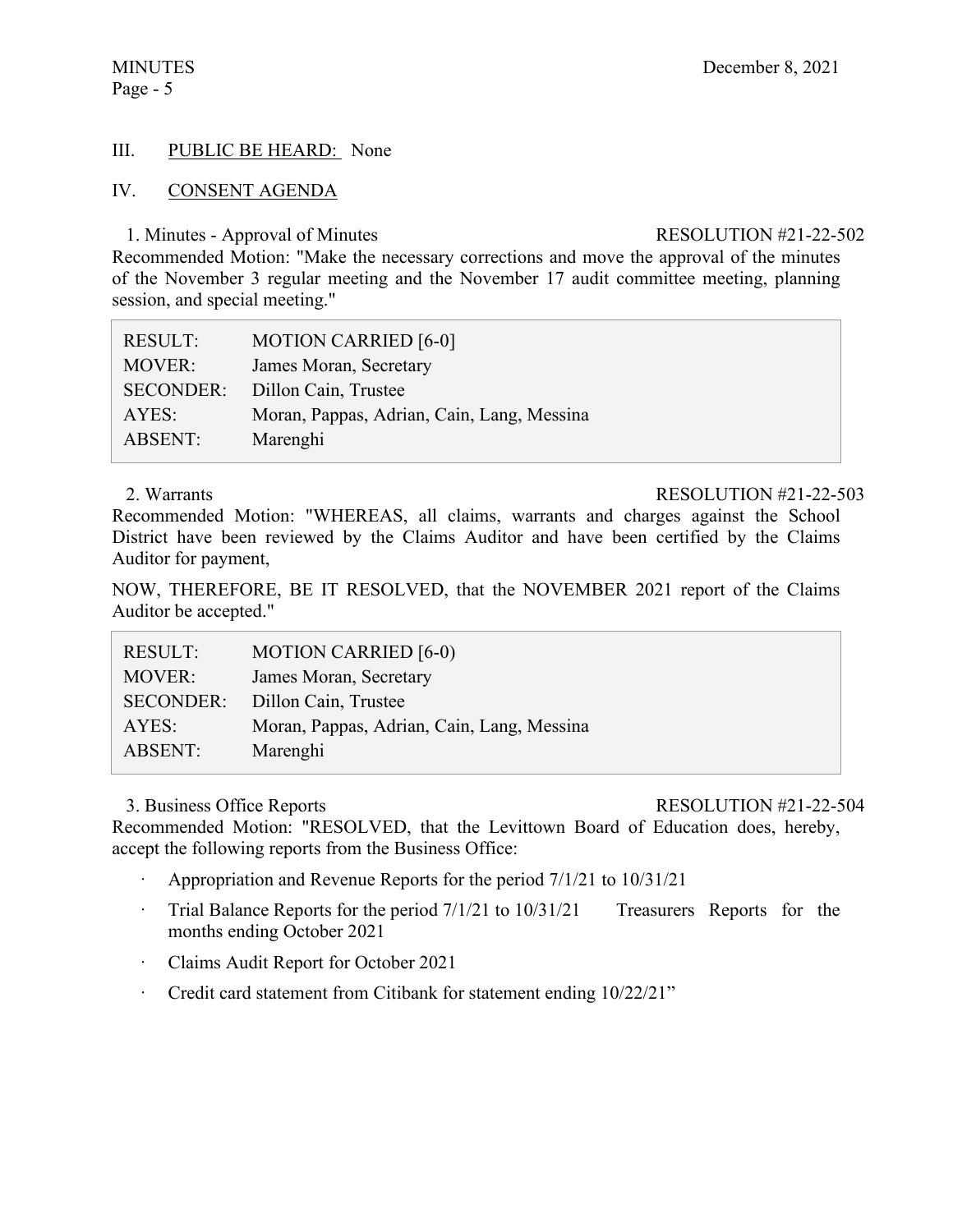| <b>RESULT:</b>   | <b>MOTION CARRIED [6-0]</b>                |
|------------------|--------------------------------------------|
| <b>MOVER:</b>    | James Moran, Secretary                     |
| <b>SECONDER:</b> | Dillon Cain, Trustee                       |
| AYES:            | Moran, Pappas, Adrian, Cain, Lang, Messina |
| ABSENT:          | Marenghi                                   |

4. Records Retention and Disposition RESOLUTION # 21-22-505

Recommended Motion: "RESOLVED, By the Board of Education of Levittown Schools that *Retention and Disposition Schedule for New York Local Government Records (LGS-1)*, issued pursuant to Article 57-A of the Arts and Cultural Affairs Law, and containing legal minimum retention periods for local government records, is hereby adopted for use by all officers in legally disposing of valueless records listed therein.

FURTHER RESOLVED, that in accordance with Article 57-A: (a) only those records will be disposed of that are described in Retention and Disposition Schedule for New York Local Government Records (LGS-1), after they have met the minimum retention periods described therein; (b) only those records will be disposed of that do not have sufficient administrative, fiscal, legal, or historical value to merit retention beyond established legal minimum period."

| <b>MOTION CARRIED [6-0]</b>                |
|--------------------------------------------|
| James Moran, Secretary                     |
| Dillon Cain, Trustee                       |
| Moran, Pappas, Adrian, Cain, Lang, Messina |
| Marenghi                                   |
|                                            |

5. Appointment of Additional Member of the Food Service Committee RESOLUTION #21-22-506 Recommended Motion: "RESOLVED, that the Levittown Board of Education does, hereby, appoint Ilene Furman as a member of the Food Service Committee as a representative for Summit Lane School for the 2020-2021 school year."

| RESULT:       | <b>MOTION CARRIED [6-0]</b>                          |
|---------------|------------------------------------------------------|
| <b>MOVER:</b> | James Moran, Secretary                               |
|               | SECONDER: Dillon Cain, Trustee                       |
| AYES:         | Moran, Pappas, Adrian, Cain, Marenghi, Lang, Messina |

# 6. Approval of School Club RESOLUTION #21-22-507

Recommended Motion: "RESOLVED, that the Levittown Board of Education does, hereby, approve the attached Extra Classroom Activity Club Charter for the 2021-2022 school year."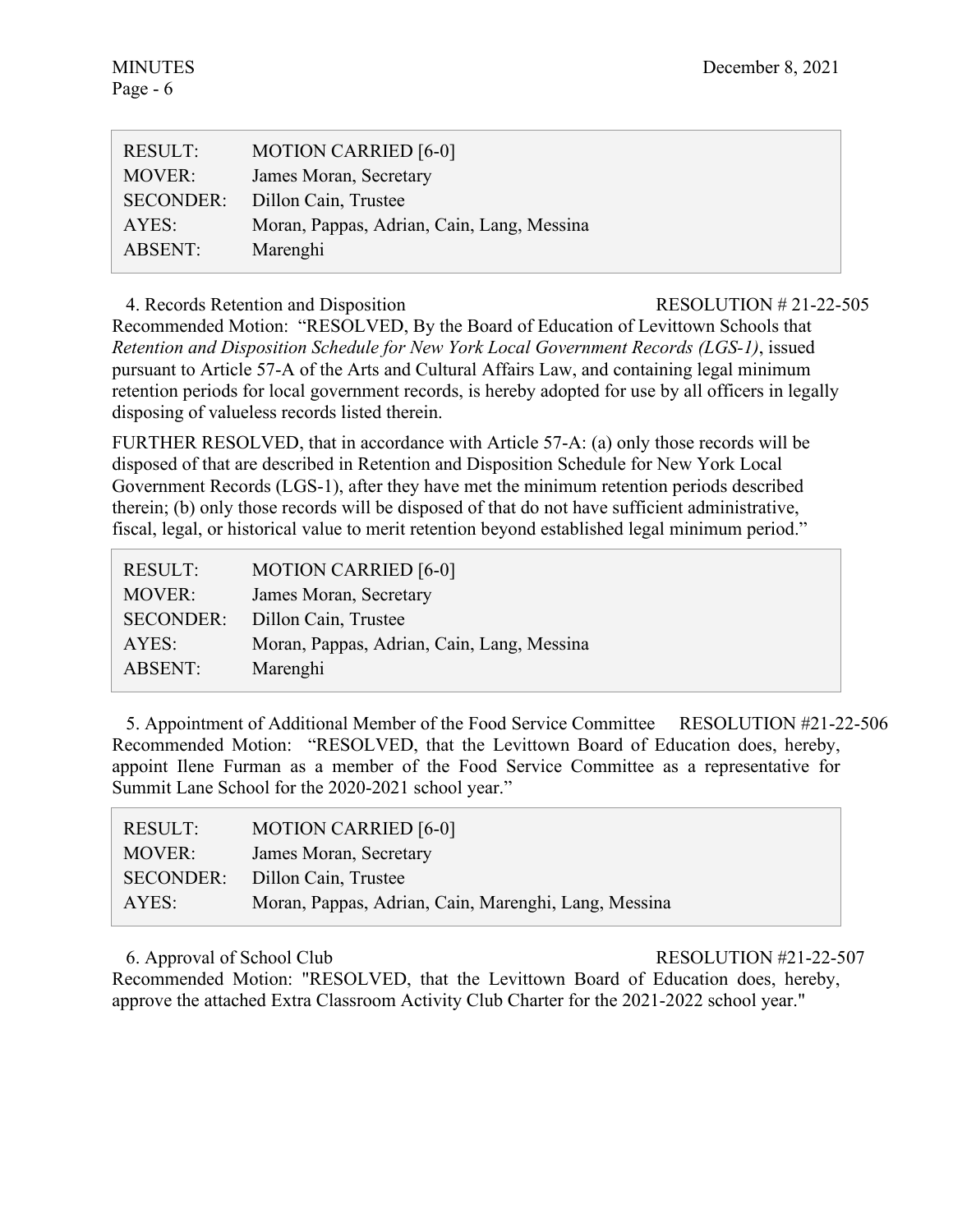| <b>RESULT:</b>   | <b>MOTION CARRIED [6-0]</b>                |
|------------------|--------------------------------------------|
| <b>MOVER:</b>    | James Moran, Secretary                     |
| <b>SECONDER:</b> | Dillon Cain, Trustee                       |
| AYES:            | Moran, Pappas, Adrian, Cain, Lang, Messina |
| ABSENT:          | Marenghi                                   |

7. Contract with Music Theatre International (MTI) RESOLUTION # 21-22-508 Recommended Motion: "RESOLVED that the Levittown Board of Education approve a contract with Music Theatre International (MTI), with terms as outlined in the attached contract for licensing for "Willy Wonka Kids" for Lee Road School;

and that the President of the Board of Education is, hereby, authorized to execute same."

| <b>MOTION CARRIED [6-0]</b>                |
|--------------------------------------------|
| James Moran, Secretary                     |
| Dillon Cain, Trustee                       |
| Moran, Pappas, Adrian, Cain, Lang, Messina |
| Marenghi                                   |
|                                            |

8. Waive Second Read of Policies RESOLUTION # 21-22-509

Recommended Motion: "RESOLVED, that in accordance with Board Policy #1410, the Board of Education hereby waives the second reading for proposed revision of Board Policy #6160 Professional Growth/Staff Development."

| <b>RESULT:</b>   | <b>MOTION CARRIED [6-0]</b>                |
|------------------|--------------------------------------------|
| <b>MOVER:</b>    | James Moran, Secretary                     |
| <b>SECONDER:</b> | Dillon Cain, Trustee                       |
| AYES:            | Moran, Pappas, Adrian, Cain, Lang, Messina |
| ABSENT:          | Marenghi                                   |

9. Approval of Board of Education Policy RESOLUTION #21-22-510

Recommended Motion: "RESOLVED, that the Levittown Board of Education does, hereby, approve the following revised policy:

Policy No. 6160 Professional Growth/Staff Development

| <b>RESULT:</b>   | <b>MOTION CARRIED [6-0]</b>                |
|------------------|--------------------------------------------|
| <b>MOVER:</b>    | James Moran, Secretary                     |
| <b>SECONDER:</b> | Dillon Cain, Trustee                       |
| AYES:            | Moran, Pappas, Adrian, Cain, Lang, Messina |
| <b>ABSENT:</b>   | Marenghi                                   |

10. Special Education Contracts RESOLUTION #21-22-511

Recommended Motion: "RESOLVED, that the Levittown Board of Education does, hereby, approve the attached contracts between the Levittown Public Schools and the following vendors to provide special education services as indicated: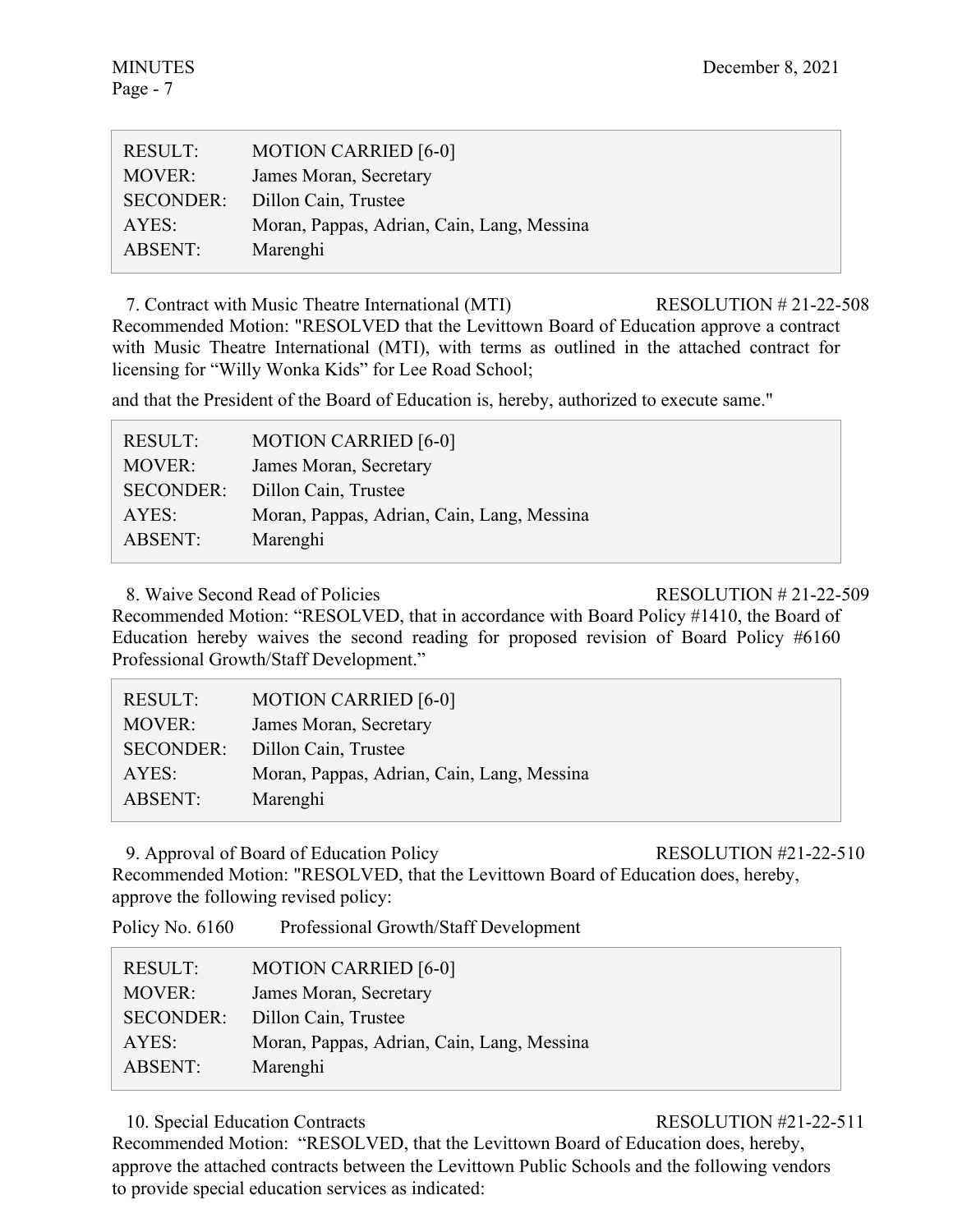- · Family Pediatric Home Care
- · Westbury UFSD
- · Fontanetta Neuropsychology

BE IT FURTHER RESOLVED that the Board of Education President is, hereby, authorized to execute these contracts."

| RESULT:          | <b>MOTION CARRIED [6-0]</b>                |
|------------------|--------------------------------------------|
| <b>MOVER:</b>    | James Moran, Secretary                     |
| <b>SECONDER:</b> | Dillon Cain, Trustee                       |
| AYES:            | Moran, Pappas, Adrian, Cain, Lang, Messina |
| ABSENT:          | Marenghi                                   |
|                  |                                            |

11. Out of District Contract for Health and Welfare Services RESOLUTION #21-22-512 Recommended Motion: "RESOLVED, that the Levittown Board of Education does, hereby, approve the attached contract between the Levittown Public Schools and the following school district to provide health and welfare services to students attending school in this district for the 2021-2022 school year:

· Seaford UFSD

BE IT FURTHER RESOLVED, that the Board of Education President is, hereby, authorized to execute these contracts."

| <b>RESULT:</b>   | <b>MOTION CARRIED [6-0]</b>                |
|------------------|--------------------------------------------|
| <b>MOVER:</b>    | James Moran, Secretary                     |
| <b>SECONDER:</b> | Dillon Cain, Trustee                       |
| AYES:            | Moran, Pappas, Adrian, Cain, Lang, Messina |
| <b>ABSENT:</b>   | Marenghi                                   |

# 12. Transportation Contracts RESOLUTION #21-22-513

Recommended Motion: "Resolved that pursuant to Article 156.5 of the New York State Education Law, the Levittown Board of Education does, hereby, approve the following 2021- 2022 Transportation Contracts:

2021-2022 BOCES Contracts

| Contract $#$ | <b>Bid Date</b> | Contractor                    | Cost         |
|--------------|-----------------|-------------------------------|--------------|
| <b>New</b>   | N/A             | Nassau BOCES-Summer           | \$38,318.50  |
| <b>New</b>   | N/A             | Nassau BOCES-2021-2022        | \$726,065.00 |
| <b>New</b>   | N/A             | Nassau BOCES-Outdoor Learning | \$25,000.00  |
| <b>New</b>   | N/A             | Eastern Suffolk BOCES         | \$10,000.00  |

BE IT FURTHER RESOLVED, that the President of the Board of Education is, hereby, authorized to execute the contracts(s)."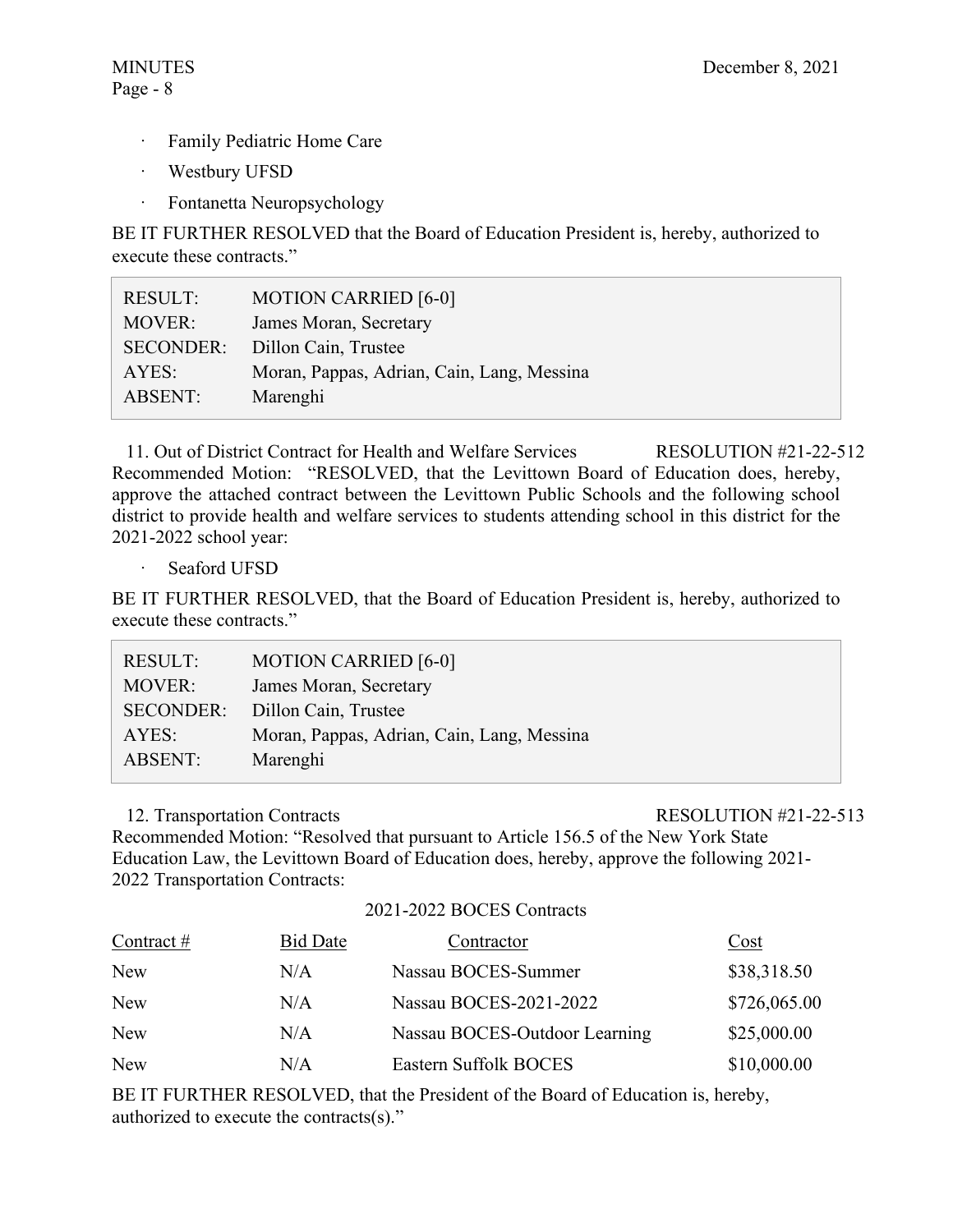| <b>RESULT:</b>   | <b>MOTION CARRIED [6-0]</b>                |
|------------------|--------------------------------------------|
| <b>MOVER:</b>    | James Moran, Secretary                     |
| <b>SECONDER:</b> | Dillon Cain, Trustee                       |
| AYES:            | Moran, Pappas, Adrian, Cain, Lang, Messina |
| ABSENT:          | Marenghi                                   |

13. Obsolete Books/Calculators RESOLUTION #21-22-514

Recommended Motion: "RESOLVED, that the Levittown Board of Education does, hereby,

declare the books/calculators on the attached lists obsolete and that the items may be discarded and/or donated as possible or sold at the highest salvage value.

| <b>RESULT:</b>   | <b>MOTION CARRIED [6-0]</b>                |
|------------------|--------------------------------------------|
| <b>MOVER:</b>    | James Moran, Secretary                     |
| <b>SECONDER:</b> | Dillon Cain, Trustee                       |
| AYES:            | Moran, Pappas, Adrian, Cain, Lang, Messina |
| <b>ABSENT:</b>   | Marenghi                                   |

# 14. Obsolete Equipment RESOLUTION #21-22-515

Recommended Motion: "RESOLVED, that the Levittown Board of Education does, hereby, declare the equipment on the attached list obsolete and that the items may be discarded and/or sold at the highest possible salvage value."

| <b>RESULT:</b>   | <b>MOTION CARRIED [6-0]</b>                |
|------------------|--------------------------------------------|
| <b>MOVER:</b>    | James Moran, Secretary                     |
| <b>SECONDER:</b> | Dillon Cain, Trustee                       |
| AYES:            | Moran, Pappas, Adrian, Cain, Lang, Messina |
| <b>ABSENT:</b>   | Marenghi                                   |

# 15. Settlement Agreement RESOLUTION #21-22-516

Recommended Motion: "RESOLVED, that the attached Resolution Agreement between the District and the parents of a certain student is hereby approved and the Superintendent of Schools is authorized to execute the agreement on behalf of the District."

| <b>RESULT:</b>   | <b>MOTION CARRIED [6-0]</b>                |
|------------------|--------------------------------------------|
| <b>MOVER:</b>    | James Moran, Secretary                     |
| <b>SECONDER:</b> | Dillon Cain, Trustee                       |
| AYES:            | Moran, Pappas, Adrian, Cain, Lang, Messina |
| ABSENT:          | Marenghi                                   |

# 16. Schedules RESOLUTION #21-22-517

"RECOMMENDED MOTION: That the Levittown Board of Education does, hereby, approve the following schedules:

1001 "Resignations/Terminations, Certified Personnel"